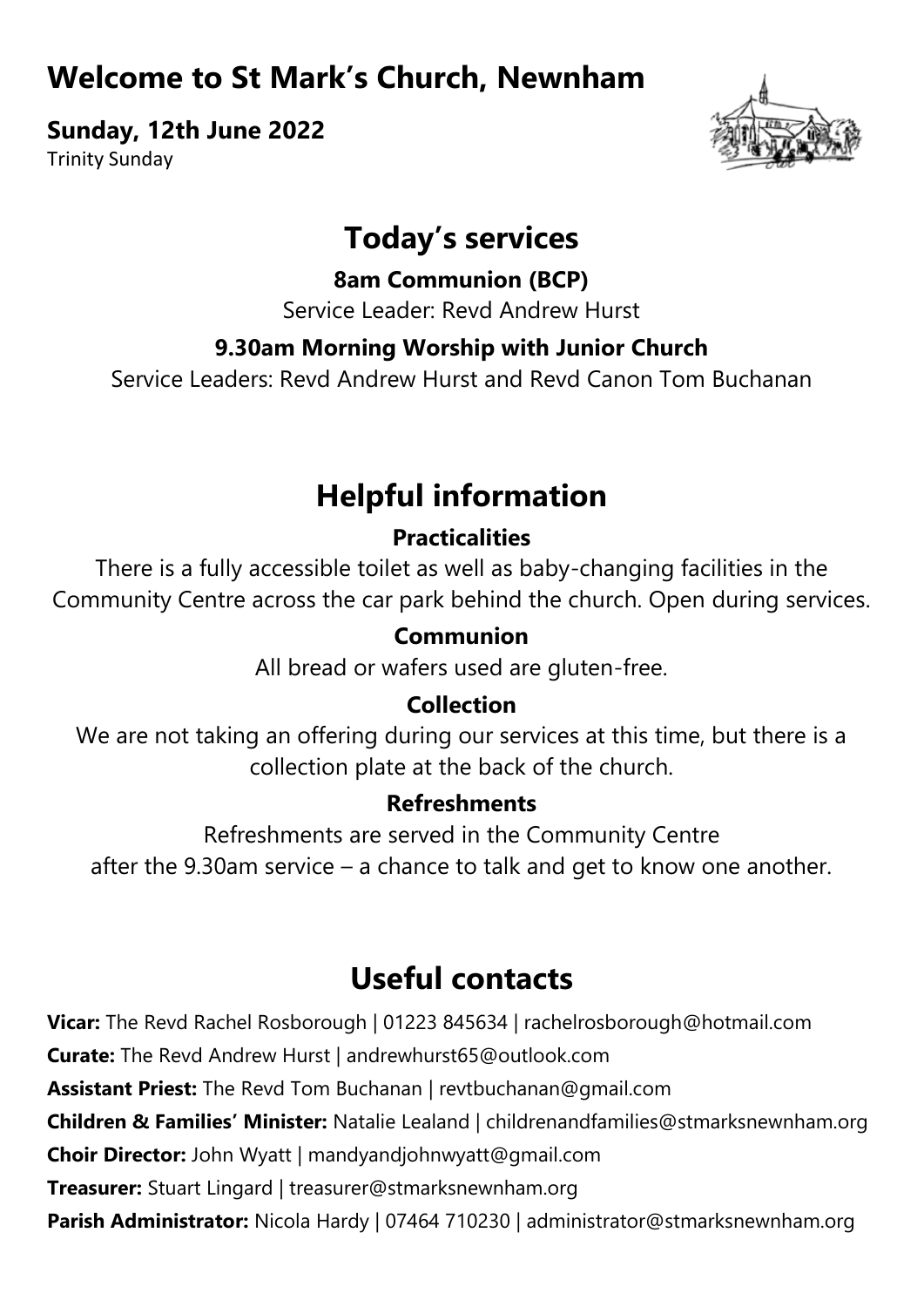## **Hymns, prayers and readings for today's service at 9.30am**

**Opening Hymn:** Holy Holy Holy (No. 276)

## **Collect (prayer for the day)**

Almighty and everlasting God, you have given us your servants grace, by the confession of a true faith, to acknowledge the glory of the eternal Trinity and in the power of the divine majesty to worship the Unity: keep us steadfast in this faith, that we may evermore be defended from all adversities; through Jesus Christ your Son our Lord, who is alive and reigns with you, in the unity of the Holy Spirit, one God, now and for ever. Amen.

#### **Acts: 2:1-21**

Therefore, since we are justified by faith, we have peace with God through our Lord Jesus Christ, through whom we have obtained access to this grace in which we stand, and we boast in our hope of sharing the glory of God. And not only that, but we also boast in our afflictions, knowing that affliction produces endurance, and endurance produces character, and character produces hope, and hope does not put us to shame, because God's love has been poured into our hearts through the Holy Spirit that has been given to us.

**Reader:** This is the word of the Lord.

**All: Thanks be to God.**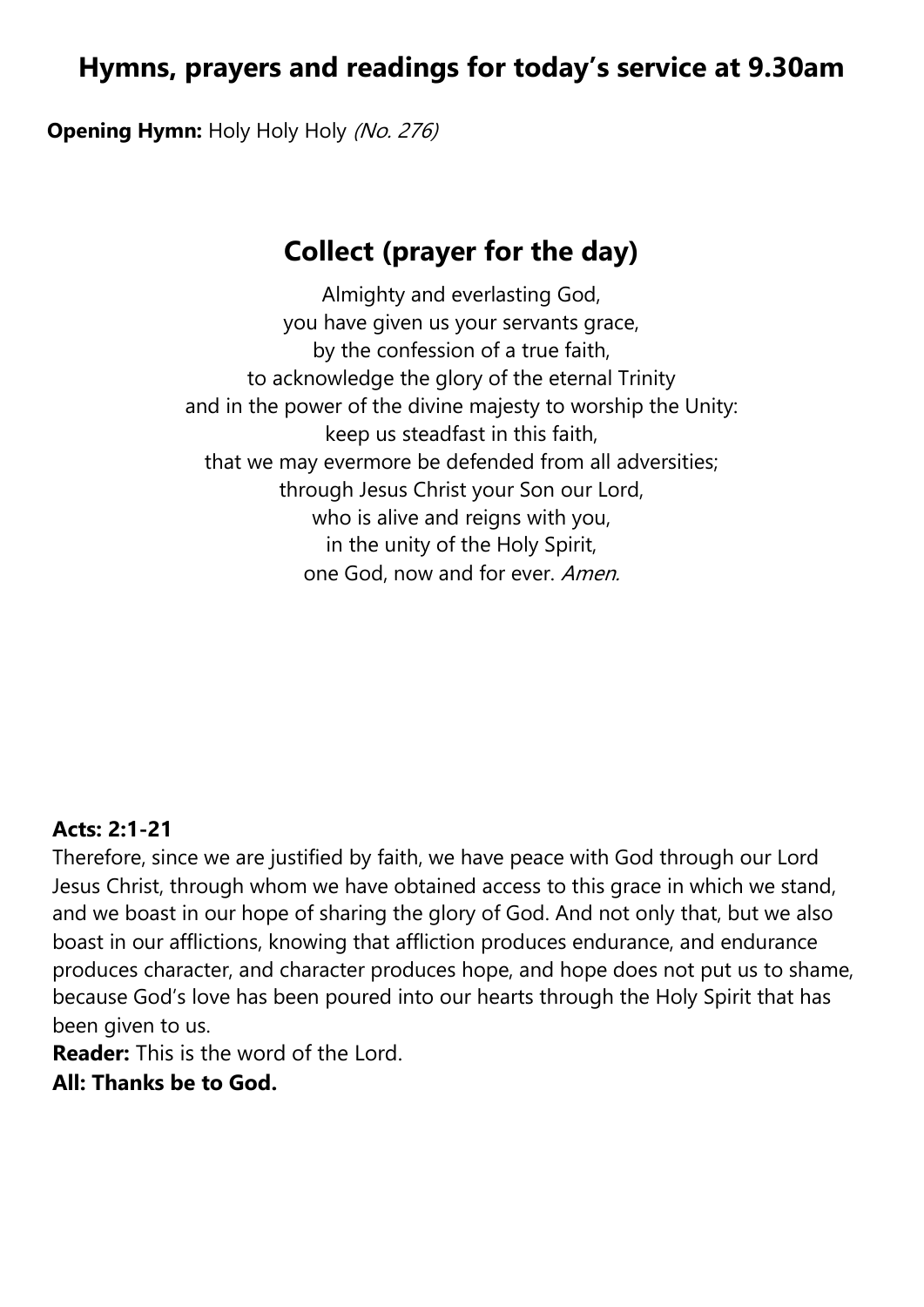### **Psalm 8**



Keith Duke

O Lord our governor, how glorious is your name in all the world! Your majesty above the heavens is praised out of the mouths of babes at the breast. You have founded a stronghold against your foes, that you might still the enemy and the avenger. **All: Above the heavens your majesty be praised.**

When I consider your heavens, the work of your fingers, the moon and the stars that you have ordained, What is man, that you should be mindful of him; the son of man, that you should seek him out? **All: Above the heavens your majesty be praised.**

You have made him little lower than the angels and crown him with glory and honour. You have given him dominion over the works of your hands and put all things under his feet,

#### **All: Above the heavens your majesty be praised.**

All sheep and oxen, even the wild beasts of the field, The birds of the air, the fish of the sea and whatsoever moves in the paths of the sea. O Lord our governor, how glorious is your name in all the world! **All: Above the heavens your majesty be praised.**